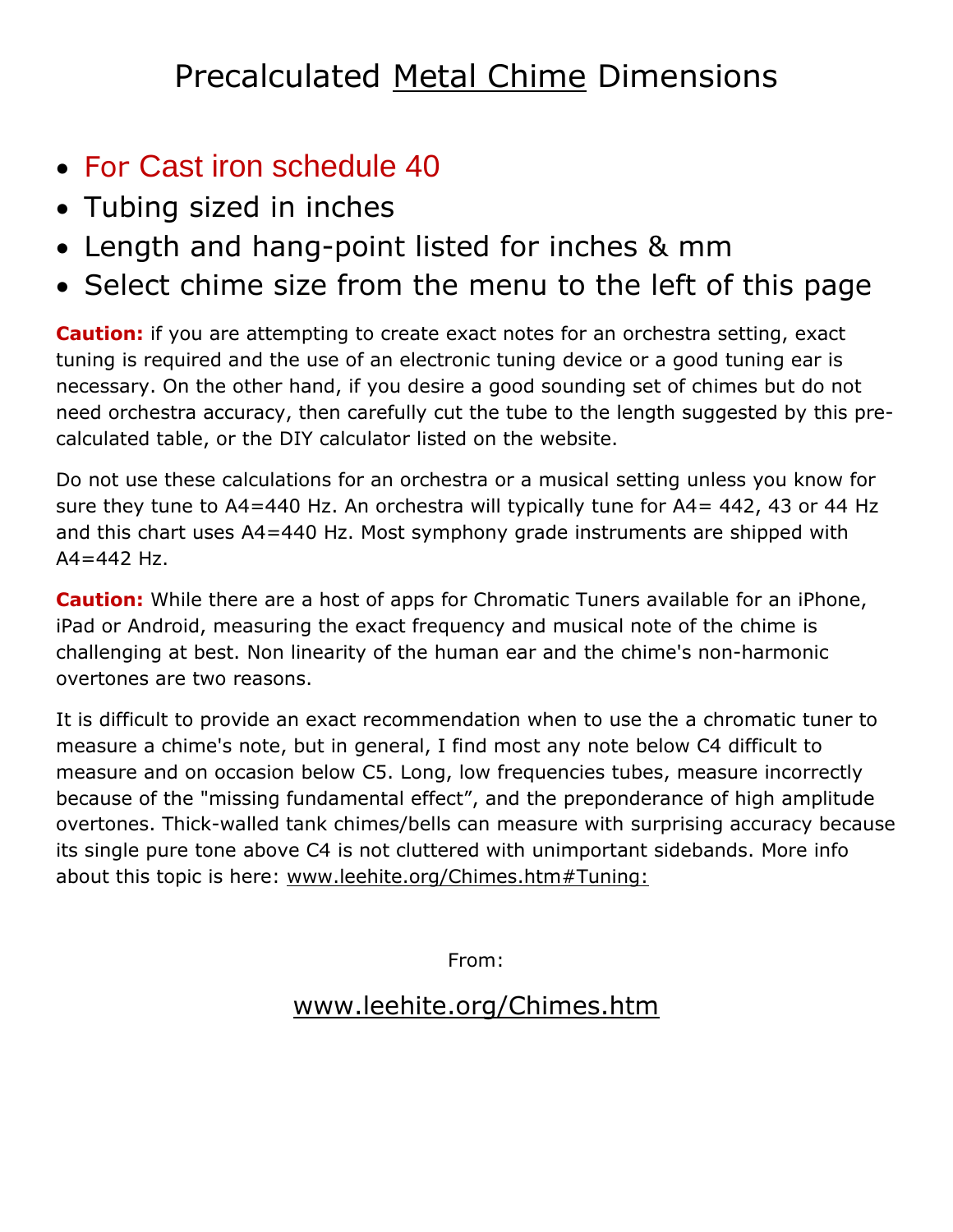| <b>Tubular Wind Chime Dimensions</b> |                                          |                        |                    |                      |                |                                     |                      |                     |                                                                                                      |                |               |  |
|--------------------------------------|------------------------------------------|------------------------|--------------------|----------------------|----------------|-------------------------------------|----------------------|---------------------|------------------------------------------------------------------------------------------------------|----------------|---------------|--|
|                                      |                                          | Cast Iron, Schedule 40 |                    | Nominal size = 1.0"  |                | A=440 Hz, tube open at both ends    |                      |                     |                                                                                                      |                |               |  |
|                                      | $OD$ inches $=$                          | 1.315                  |                    | <b>ID</b> inches $=$ | 1.049          |                                     | Material =           | <b>Cast Iron</b>    |                                                                                                      |                |               |  |
| $Wall = 0.133$                       |                                          | inches                 |                    |                      |                |                                     |                      |                     | * Tubing length calculated for fundamental frequency ** Hang Point is for fundamental frequency node |                |               |  |
|                                      | A=440                                    |                        | Hang               |                      | Hang           |                                     | $A=440$              |                     | Hang                                                                                                 |                | Hang          |  |
| Octave                               | Freq.                                    | Length *               | Point**            | Length *             | Point**        | Octave                              | Freq.                | Length *            | Point**                                                                                              | Length *       | Point**       |  |
| <b>Note</b>                          | Hz                                       | inches                 | inches             | mm                   | mm             | <b>Note</b>                         | Hz                   | inches              | inches                                                                                               | mm             | mm            |  |
| C <sub>1</sub>                       | 32.70                                    | 80 1/2                 | 18 1/16            | 2,043.1              | 458.1          | C <sub>5</sub>                      | 523.30               | $20 \t1/8$          | 41/2                                                                                                 | 510.8          | 114.5         |  |
| $C^{\#}/D^b$                         | 34.60                                    | 78 1/4                 | 17 9/16            | 1,986.0              | 445.3          | $C^{\#}/D^D$                        | 554.40               | 9/16<br>19          | $4 \frac{3}{8}$                                                                                      | 496.5          | 111.3         |  |
| D<br>$D^{\#}/E^b$                    | 36.70                                    | 75 15/16               | 17                 | 1,927.3              | 432.1          | D<br>$D^{\prime\prime}/E^b$         | 587.30               | 19                  | 41/4                                                                                                 | 482.2          | 108.1         |  |
|                                      | 38.90                                    | 73 13/16               | 16 9/16<br>16 1/16 | 1,873.4              | 420.0          |                                     | 622.30               | 18 7/16             | 41/8<br>$\overline{\mathbf{4}}$                                                                      | 467.9          | 104.9         |  |
| Е<br>F                               | 41.21<br>43.70                           | 71 11/16<br>5/8<br>69  | 15 5/8             | 1,819.4<br>1,767.1   | 407.9<br>396.2 | Ε<br>F                              | 659.30<br>698.50     | 17 15/16<br>17 7/16 | 3 15/16                                                                                              | 455.3<br>442.6 | 102.1<br>99.2 |  |
| $F# / G^D$                           | 46.30                                    | 5/8<br>67              | 15 3/16            | 1,716.3              | 384.8          | $F# / G^D$                          | 740.00               | 16 15/16            | 3 13/16                                                                                              | 429.9          | 96.4          |  |
| G                                    | 49.00                                    | 3/4<br>65              | 14 3/4             | 1,668.7              | 374.1          | G                                   | 784.00               | 16 7/16             | 3 11/16                                                                                              | 417.2          | 93.5          |  |
| $G^{\#}/A^D$                         | 51.90                                    | 63 7/8                 | 14 5/16            | 1,621.1              | 363.5          | $G^H/A^D$                           | 830.60               | 15 15/16            | 39/16                                                                                                | 404.5          | 90.7          |  |
| Α                                    | 55.01                                    | 1/16<br>62             | 13 15/16           | 1,575.1              | 353.1          | Α                                   | 880.00               | 1/2<br>15           | $3 \frac{1}{2}$                                                                                      | 393.4          | 88.2          |  |
| $A^{\#}/B^{\circ}$                   | 58.30                                    | 1/4<br>60              | 13 1/2             | 1,529.1              | 342.8          | $A^H/B^D$                           | 932.30               | 1/16<br>15          | $3 \frac{3}{8}$                                                                                      | 382.3          | 85.7          |  |
| В                                    | 61.70                                    | 9/16<br>58             | 13 1/8             | 1,486.3              | 333.2          | B                                   | 987.80               | 5/8<br>14           | $3 \t1/4$                                                                                            | 371.2          | 83.2          |  |
| C <sub>2</sub>                       | 65.40                                    | 56 7/8                 | 12 3/4             | 1,443.5              | 323.6          | C <sub>6</sub>                      | 1,046.50             | $14 \quad 1/4$      | $3 \frac{3}{16}$                                                                                     | 361.7          | 81.1          |  |
| $C^{\prime\prime}/D^D$               | 69.30                                    | 55 1/4                 | 12 3/8             | 1,402.2              | 314.4          | $\overline{C''}/D^D$                | 1,108.70             | 13 13/16            | $3 \frac{1}{8}$                                                                                      | 350.6          | 78.6          |  |
| D                                    | 73.41                                    | 53 11/16               | 12 1/16            | 1,362.6              | 305.5          | D                                   | 1,174.61             | 7/16<br>13          | 3                                                                                                    | 341.0          | 76.5          |  |
| $D^{\pi}/E^b$                        | 77.80                                    | 52 3/16                | 11 11/16           | 1,324.5              | 297.0          | $D^{\pi}/E^b$                       | 1,244.50             | 13 1/16             | 2 15/16                                                                                              | 331.5          | 74.3          |  |
| Е                                    | 82.40                                    | 50 11/16               | $11 \frac{3}{8}$   | 1,286.4              | 288.4          | Е                                   | 1,318.50             | 12 11/16            | $2 \frac{7}{8}$                                                                                      | 322.0          | 72.2          |  |
| F                                    | 87.30                                    | 49<br>1/4              | 11 1/16            | 1,250.0              | 280.2          | F                                   | 1,397.00             | 12 5/16             | $2 \frac{3}{4}$                                                                                      | 312.5          | 70.1          |  |
| $F# / G^D$                           | 92.50                                    | 7/8<br>47              | 10 3/4             | 1,215.1              | 272.4          | $F# / G^D$                          | 1,480.00             | 11 15/16            | 2 11/16                                                                                              | 303.0          | 67.9          |  |
| G                                    | 98.01                                    | 1/2<br>46              | 10 7/16            | 1,180.2              | 264.6          | G                                   | 1,568.00             | 5/8<br>11           | $2\,5/8$                                                                                             | 295.0          | 66.1          |  |
| $G^{\#}/A^D$                         | 103.80                                   | 3/16<br>45             | $10 \t1/8$         | 1,146.9              | 257.1          | $G^{\#}/A^D$                        | 1,661.20             | 11<br>5/16          | 29/16                                                                                                | 287.1          | 64.4          |  |
| Α                                    | 110.00                                   | 7/8<br>43              | 9 13/16            | 1,113.5              | 249.7          | Α                                   | 1,760.00             | 11                  | 27/16                                                                                                | 279.2          | 62.6          |  |
| $A^H/B^D$                            | 116.50                                   | 5/8<br>42              | $9 \frac{9}{16}$   | 1,081.8              | 242.5          | $A^{\#}/B^D$                        | 1,864.60             | 10 11/16            | $2 \frac{3}{8}$                                                                                      | 271.2          | 60.8          |  |
| В                                    | 123.50                                   | $7/16$<br>41           | 95/16              | 1,051.7              | 235.8          | B                                   | 1,975.50             | 10 3/8              | $2\frac{5}{16}$                                                                                      | 263.3          | 59.0          |  |
| C <sub>3</sub>                       | 130.81                                   | 1/4<br>40              | 9                  | 1,021.5              | 229.0          | C <sub>7</sub>                      | 2,093.00             | $10 \t1/16$         | $2 \frac{1}{4}$                                                                                      | 255.4          | 57.3          |  |
| $C^{\#}/D^b$                         | 138.60                                   | 1/16<br>39             | 8 3/4              | 991.4                | 222.3          | $C^{\prime\prime}/D^{\prime\prime}$ | 2,217.40             | $9 \t3/4$           | $2 \frac{3}{16}$                                                                                     | 247.5          | 55.5          |  |
| D                                    | 146.80                                   | 38                     | $8 \frac{1}{2}$    | 964.4                | 216.2          | D                                   | 2,349.20             | 9 1/2               | $2 \frac{1}{8}$                                                                                      | 241.1          | 54.1          |  |
| $D^{\#}/E^b$                         | 155.60                                   | 7/8<br>36              | 8 1/4              | 935.9                | 209.8          | $D^{\#}/E^b$                        | 2,489.01             | 9 1/4               | 2 1/16                                                                                               | 234.8          | 52.6          |  |
| Е                                    | 164.80                                   | 35 7/8                 | 8 1/16<br>7 13/16  | 910.5                | 204.1          | Е                                   | 2,637.00             | 8 15/16             | $\overline{2}$<br>115/16                                                                             | 226.8          | 50.9          |  |
| F<br>$F#/\overline{G}^{\sigma}$      | 174.61                                   | 34 13/16               | 79/16              | 883.5                | 198.1          | F<br>$F#/G^D$                       | 2,794.00             | 8 11/16             | $1 \t7/8$                                                                                            | 220.5          | 49.4          |  |
| G                                    | 185.00<br>196.00                         | 33 13/16<br>32 7/8     | $7 \frac{3}{8}$    | 858.2<br>834.4       | 192.4<br>187.1 | G                                   | 2,960.00<br>3,136.00 | 8 7/16<br>8 3/16    | 1 13/16                                                                                              | 214.1<br>207.8 | 48.0<br>46.6  |  |
| $G^{\#}/A^D$                         | 207.70                                   | 31 15/16               | $7 \frac{3}{16}$   | 810.6                | 181.7          | $G^H/A^D$                           | 3,322.41             | 8                   | 1 13/16                                                                                              | 203.0          | 45.5          |  |
| Α                                    | 220.00                                   | 31                     | 6 15/16            | 786.8                | 176.4          | Α                                   | 3,520.00             | $7 \frac{3}{4}$     | $1 \frac{3}{4}$                                                                                      | 196.7          | 44.1          |  |
| $A^{\#}/B^D$                         | 233.10                                   | $30 \t1/8$             | $6 \frac{3}{4}$    | 764.6                | 171.4          | $A^{\#}/B^D$                        | 3,729.20             | 7 9/16              | 1 11/16                                                                                              | 191.9          | 43.0          |  |
| В                                    | 246.90                                   | 29 5/16                | 6 9/16             | 744.0                | 166.8          | В                                   | 3,951.00             | 7 5/16              | $1 \t5/8$                                                                                            | 185.6          | 41.6          |  |
| C <sub>4</sub>                       | 261.60                                   | 28 7/16                | $6 \frac{3}{8}$    | 721.7                | 161.8          | C <sub>8</sub>                      | 4,186.00             | $7 \t1/8$           | $1 \t5/8$                                                                                            | 180.8          | 40.5          |  |
| $C^{\frac{\pi}{}}/D^b$               | 277.20                                   | 5/8<br>27              | 6 3/16             | 701.1                | 157.2          | $C^{\prime\prime}/D^b$              | 4,434.81             | 6 15/16             | 19/16                                                                                                | 176.1          | 39.5          |  |
| D                                    | 293.70                                   | 26 7/8                 | 6                  | 682.1                | 152.9          | D                                   | 4,698.40             | 6 11/16             | $1 \t1/2$                                                                                            | 169.7          | 38.1          |  |
| $D^{\#}/E^b$                         | 311.10                                   | 26 1/16                | 5 13/16            | 661.5                | 148.3          | $D^{\pi}/E^b$                       | 4,978.00             | $6 \t1/2$           | 17/16                                                                                                | 165.0          | 37.0          |  |
| Е                                    | 329.61                                   | 25 3/8                 | 5 11/16            | 644.0                | 144.4          | Е                                   | 5,274.00             | 6 5/16              | 17/16                                                                                                | 160.2          | 35.9          |  |
| $\mathsf F$                          | 349.30                                   | 24 5/8                 | $5 \frac{1}{2}$    | 625.0                | 140.1          | F                                   | 5,588.00             | $6 \t1/8$           | $1 \frac{3}{8}$                                                                                      | 155.5          | 34.9          |  |
| $F#/\overline{G}^D$                  | 370.00                                   | 23 15/16               | $5 \frac{3}{8}$    | 607.5                | 136.2          | $F# / G^D$                          | 5,920.00             | 6                   | $1 \frac{3}{8}$                                                                                      | 152.3          | 34.1          |  |
| G                                    | 392.00                                   | 23 1/4                 | 5 3/16             | 590.1                | 132.3          | G                                   | 6,272.00             | 5 13/16             | $1 \frac{5}{16}$                                                                                     | 147.5          | 33.1          |  |
| $G^{\#}/A^D$                         | 415.30                                   | 22 9/16                | 5 1/16             | 572.6                | 128.4          | $G^H/A^D$                           | 6,644.80             | 5 5/8               | $1 \t1/4$                                                                                            | 142.8          | 32.0          |  |
| Α                                    | 440.01                                   | 21 15/16               | 4 15/16            | 556.8                | 124.8          | A                                   | 7,040.00             | $5 \quad 1/2$       | $1 \t1/4$                                                                                            | 139.6          | 31.3          |  |
| $A^{\#}/B^{\sigma}$                  | 466.20                                   | 21 5/16                | $4 \frac{3}{4}$    | 540.9                | 121.3          | $A^H/B^D$                           | 7,458.40             | 5 5/16              | $1 \frac{3}{16}$                                                                                     | 134.8          | 30.2          |  |
| В                                    | 493.91                                   | 20 11/16               | 45/8               | 525.0                | 117.7          | B<br>C <sub>9</sub>                 | 7,902.01<br>8,367.01 | 5 3/16              | $1 \frac{3}{16}$                                                                                     | 131.7          | 29.5          |  |
|                                      | www.home.fuse.net/engineering/Chimes.htm |                        |                    |                      |                |                                     |                      | 5                   | $1 \t1/8$                                                                                            | 126.9          | 28.5          |  |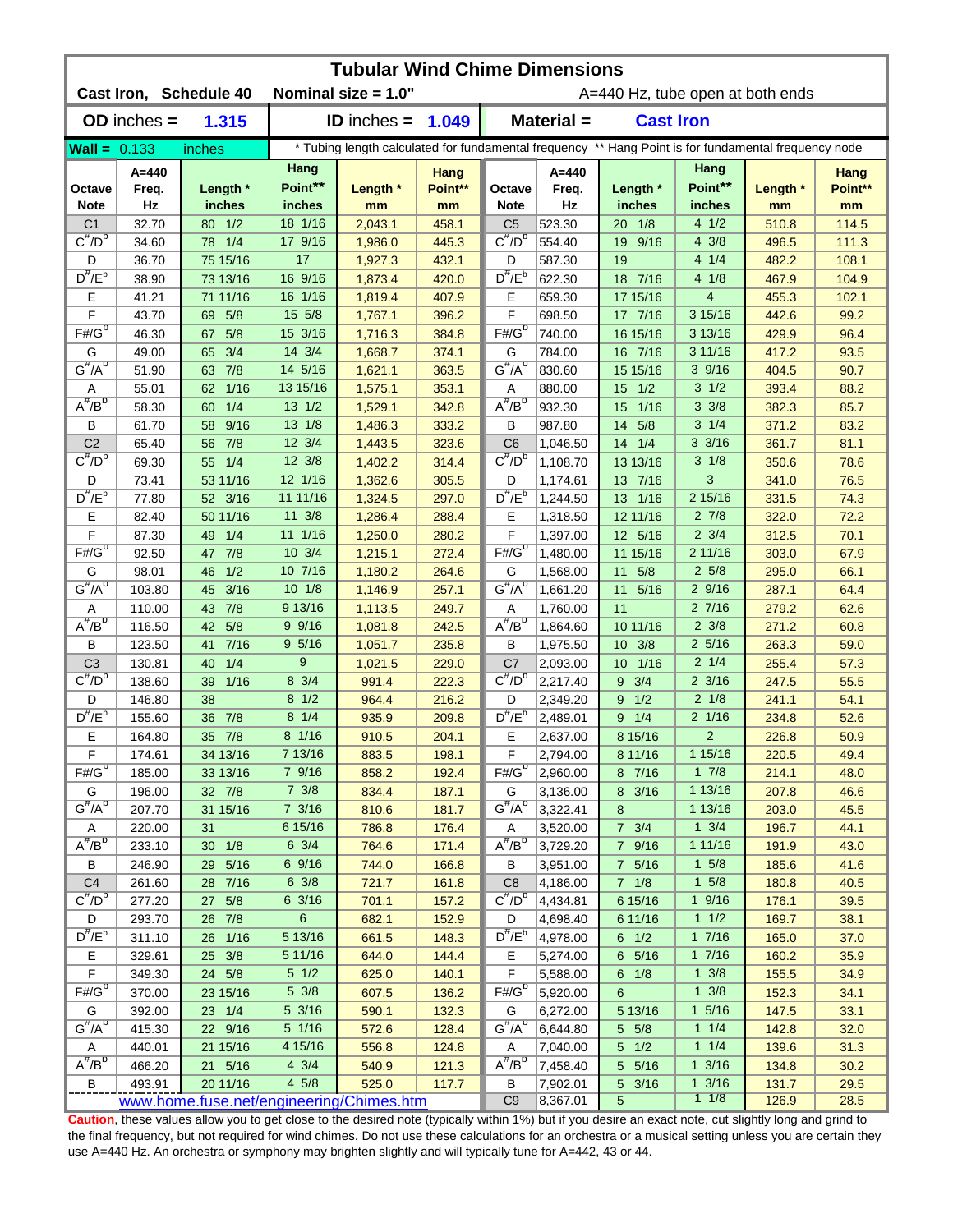| <b>Tubular Wind Chime Dimensions</b>     |                  |                                     |                     |                            |                                  |                                                                                                      |                      |                    |                       |                |                 |  |
|------------------------------------------|------------------|-------------------------------------|---------------------|----------------------------|----------------------------------|------------------------------------------------------------------------------------------------------|----------------------|--------------------|-----------------------|----------------|-----------------|--|
|                                          |                  | Cast Iron, Schedule 40              |                     | Nominal size = $11/2$ "    | A=440 Hz, tube open at both ends |                                                                                                      |                      |                    |                       |                |                 |  |
|                                          | $OD$ inches $=$  | 1.900                               |                     | <b>ID</b> inches = $1.610$ |                                  |                                                                                                      | Material =           | <b>Cast Iron</b>   |                       |                |                 |  |
| <b>Wall</b> = $0.145$                    |                  | inches                              |                     |                            |                                  | * Tubing length calculated for fundamental frequency ** Hang Point is for fundamental frequency node |                      |                    |                       |                |                 |  |
| Octave                                   | A=440<br>Freq.   | Length *                            | Hang<br>Point**     | Length *                   | Hang<br>Point**                  | Octave                                                                                               | $A=440$<br>Freq.     | Length *           | Hang<br>Point**       | Length *       | Hang<br>Point** |  |
| <b>Note</b>                              | Hz               | inches                              | inches              | mm                         | mm                               | <b>Note</b>                                                                                          | Hz                   | inches             | inches                | mm             | mm              |  |
| C <sub>1</sub>                           | 32.70            | 97 15/16                            | 21 15/16            | 2,485.7                    | 557.3                            | C <sub>5</sub>                                                                                       | 523.30               | 24 1/2             | $5 \frac{1}{2}$       | 621.8          | 139.4           |  |
| $C^{\#}/D^b$                             | 34.60            | 95 3/16                             | 21 5/16             | 2,415.9                    | 541.6                            | $C^{\#}/D^D$                                                                                         | 554.40               | 3/4<br>23          | 5 5/16                | 602.8          | 135.1           |  |
| D                                        | 36.70            | 92 7/16                             | 20 3/4              | 2,346.1                    | 526.0                            | D                                                                                                    | 587.30               | 1/8<br>23          | $5 \frac{3}{16}$      | 586.9          | 131.6           |  |
| $D^{\#}/E^b$                             | 38.90            | 3/4<br>89                           | 201/8               | 2,277.9                    | 510.7                            | $D^{\prime\prime}/E^b$                                                                               | 622.30               | 7/16<br>22         | 5                     | 569.5          | 127.7           |  |
| Е                                        | 41.21            | 87 1/4                              | 19 9/16             | 2,214.4                    | 496.5                            | Ε                                                                                                    | 659.30               | 21 13/16           | 4 7/8                 | 553.6          | 124.1           |  |
| F                                        | 43.70            | 84 11/16                            | 19                  | 2,149.4                    | 481.9                            | F                                                                                                    | 698.50               | 3/16<br>21         | $4 \frac{3}{4}$       | 537.7          | 120.6           |  |
| $F# / G^D$                               | 46.30            | 5/16<br>82                          | 18 7/16             | 2,089.1                    | 468.4                            | $F#/\overline{G}^D$                                                                                  | 740.00               | 9/16<br>20         | 4 5/8                 | 521.9          | 117.0           |  |
| G                                        | 49.00            | 80                                  | 17 15/16            | 2,030.4                    | 455.2                            | G                                                                                                    | 784.00               | 20                 | 4 1/2                 | 507.6          | 113.8           |  |
| $G^{\#}/A^D$                             | 51.90            | 3/4<br>77                           | 17 7/16             | 1,973.3                    | 442.4                            | $G^H/A^D$                                                                                            | 830.60               | 7/16<br>19         | $4 \frac{3}{8}$       | 493.3          | 110.6           |  |
| Α                                        | 55.01            | 1/2<br>75                           | 16 15/16            | 1,916.2                    | 429.6                            | Α                                                                                                    | 880.00               | 7/8<br>18          | 4 1/4                 | 479.0          | 107.4           |  |
| $A^{\#}/B^{\circ}$                       | 58.30            | 5/16<br>73                          | 16 7/16             | 1,860.7                    | 417.2                            | $A^H/B^D$                                                                                            | 932.30               | 5/16<br>18         | 41/8                  | 464.8          | 104.2           |  |
| В                                        | 61.70            | 5/16<br>71                          | 16                  | 1,809.9                    | 405.8                            | B                                                                                                    | 987.80               | 17 13/16           | 4                     | 452.1          | 101.4           |  |
| C <sub>2</sub>                           | 65.40            | 1/4<br>69                           | 15 1/2              | 1,757.6                    | 394.0                            | C <sub>6</sub>                                                                                       | 1,046.50             | 17 5/16            | 37/8                  | 439.4          | 98.5            |  |
| $C^{\prime\prime}/D^D$                   | 69.30            | 1/4<br>67                           | 15 1/16             | 1,706.8                    | 382.7                            | $\overline{C''}/D^D$                                                                                 | 1,108.70             | 16 13/16           | $3 \frac{3}{4}$       | 426.7          | 95.7            |  |
| D                                        | 73.41            | 3/8<br>65                           | 14 11/16            | 1,659.2                    | 372.0                            | D                                                                                                    | 1,174.61             | 16<br>5/16         | 3 11/16               | 414.0          | 92.8            |  |
| $D^{\pi}/E^b$                            | 77.80            | 63 1/2                              | 14 1/4              | 1,611.6                    | 361.3                            | $D^{\pi}/E^b$                                                                                        | 1,244.50             | 7/8<br>15          | 39/16                 | 402.9          | 90.3            |  |
| Е                                        | 82.40            | 61 11/16                            | 13 13/16            | 1,565.6                    | 351.0                            | Е                                                                                                    | 1,318.50             | 7/16<br>15         | 37/16                 | 391.8          | 87.8            |  |
| F<br>$F# / G^D$                          | 87.30            | 59 15/16                            | 13 7/16             | 1,521.2                    | 341.1                            | F                                                                                                    | 1,397.00             | 15                 | $3 \frac{3}{8}$       | 380.7          | 85.4            |  |
|                                          | 92.50            | 3/16<br>58                          | 13 1/16             | 1,476.8                    | 331.1                            | $F# / G^D$                                                                                           | 1,480.00             | 14<br>9/16         | $3 \t1/4$             | 369.6          | 82.9            |  |
| G<br>$G^{\#}/A^D$                        | 98.01            | 56 9/16                             | 12 11/16            | 1,435.6                    | 321.9                            | G<br>$G^{\#}/A^D$                                                                                    | 1,568.00             | 14 1/8             | $3 \frac{3}{16}$      | 358.5          | 80.4            |  |
|                                          | 103.80<br>110.00 | 54 15/16                            | 12 5/16<br>11 15/16 | 1,394.3                    | 312.6                            |                                                                                                      | 1,661.20             | 13 3/4             | $3 \frac{1}{16}$<br>3 | 349.0          | 78.2            |  |
| Α<br>$A^H/B^D$                           |                  | 3/8<br>53                           | 11 5/8              | 1,354.7                    | 303.7                            | Α<br>$A^{\#}/B^D$                                                                                    | 1,760.00             | 13 3/8             | $2 \frac{7}{8}$       | 339.5          | 76.1            |  |
| B                                        | 116.50<br>123.50 | 7/8<br>51<br>3/8<br>50 <sub>1</sub> | 11 5/16             | 1,316.6<br>1,278.5         | 295.2<br>286.6                   | B                                                                                                    | 1,864.60<br>1,975.50 | 12 15/16<br>12 5/8 | 2 13/16               | 328.4<br>320.4 | 73.6<br>71.8    |  |
| C <sub>3</sub>                           | 130.81           | 48 15/16                            | 11                  | 1,242.0                    | 278.5                            | C <sub>7</sub>                                                                                       | 2,093.00             | $12 \t1/4$         | $2 \frac{3}{4}$       | 310.9          | 69.7            |  |
| $C^{\#}/D^b$                             | 138.60           | 47 9/16                             | 10 11/16            | 1,207.1                    | 270.6                            | $C^{\prime\prime}/D^{\prime\prime}$                                                                  | 2,217.40             | 11 7/8             | 2 11/16               | 301.4          | 67.6            |  |
| D                                        | 146.80           | 3/16<br>46                          | 10 3/8              | 1,172.2                    | 262.8                            | D                                                                                                    | 2,349.20             | 9/16<br>11         | 29/16                 | 293.5          | 65.8            |  |
| $D^{\#}/E^b$                             | 155.60           | 7/8<br>44                           | 10 1/16             | 1,138.9                    | 255.3                            | $D^{\#}/E^b$                                                                                         | 2,489.01             | 11<br>1/4          | $2 \frac{1}{2}$       | 285.5          | 64.0            |  |
| Е                                        | 164.80           | 43 5/8                              | $9 \frac{3}{4}$     | 1,107.2                    | 248.2                            | Е                                                                                                    | 2,637.00             | 10 7/8             | 27/16                 | 276.0          | 61.9            |  |
| F                                        | 174.61           | 42 3/8                              | 9 1/2               | 1,075.5                    | 241.1                            | F                                                                                                    | 2,794.00             | 10 9/16            | $2 \frac{3}{8}$       | 268.1          | 60.1            |  |
| $F#/\overline{G}^{\sigma}$               | 185.00           | 41 3/16                             | $9 \t1/4$           | 1,045.3                    | 234.4                            | $F#/G^D$                                                                                             | 2,960.00             | 10 5/16            | $2\frac{5}{16}$       | 261.7          | 58.7            |  |
| G                                        | 196.00           | 40                                  | 8 15/16             | 1,015.2                    | 227.6                            | G                                                                                                    | 3,136.00             | 10                 | $2 \frac{1}{4}$       | 253.8          | 56.9            |  |
| $G^{\#}/A^D$                             | 207.70           | 38 7/8                              | 8 11/16             | 986.6                      | 221.2                            | $G^H/A^D$                                                                                            | 3,322.41             | 9 11/16            | $2 \frac{3}{16}$      | 245.9          | 55.1            |  |
| A                                        | 220.00           | 37    3/4                           | 8 7/16              | 958.1                      | 214.8                            | Α                                                                                                    | 3,520.00             | 97/16              | $2 \frac{1}{8}$       | 239.5          | 53.7            |  |
| $A^{\#}/B^D$                             | 233.10           | 36 11/16                            | $8 \t1/4$           | 931.1                      | 208.8                            | $A^{\#}/B^D$                                                                                         | 3,729.20             | $9 \frac{3}{16}$   | $2 \frac{1}{16}$      | 233.2          | 52.3            |  |
| В                                        | 246.90           | 35 5/8                              | 8                   | 904.2                      | 202.7                            | В                                                                                                    | 3,951.00             | 8 15/16            | $\overline{2}$        | 226.8          | 50.9            |  |
| C <sub>4</sub>                           | 261.60           | 34 5/8                              | $7 \frac{3}{4}$     | 878.8                      | 197.0                            | C <sub>8</sub>                                                                                       | 4,186.00             | 8 5/8              | 1 15/16               | 218.9          | 49.1            |  |
| $C^{\frac{\pi}{}}/D^b$                   | 277.20           | 33 5/8                              | 7 9/16              | 853.4                      | 191.3                            | $C^{\pi}/D^b$                                                                                        | 4,434.81             | 8 7/16             | 17/8                  | 214.1          | 48.0            |  |
| D                                        | 293.70           | 32 11/16                            | 7 5/16              | 829.6                      | 186.0                            | D                                                                                                    | 4,698.40             | 8 3/16             | 1 13/16               | 207.8          | 46.6            |  |
| $D^{\#}/E^b$                             | 311.10           | 31    3/4                           | $7 \t1/8$           | 805.8                      | 180.7                            | $D^{\pi}/E^b$                                                                                        | 4,978.00             | 7 15/16            | $1 \frac{3}{4}$       | 201.5          | 45.2            |  |
| Е                                        | 329.61           | 30 13/16                            | 6 15/16             | 782.0                      | 175.3                            | Е                                                                                                    | 5,274.00             | 7 11/16            | $1 \frac{3}{4}$       | 195.1          | 43.7            |  |
| $\mathsf F$                              | 349.30           | 29 15/16                            | 6 11/16             | 759.8                      | 170.4                            | F                                                                                                    | 5,588.00             | $7$ $1/2$          | 1 11/16               | 190.4          | 42.7            |  |
| $F#/\overline{G}^D$                      | 370.00           | 29 1/8                              | $6 \frac{1}{2}$     | 739.2                      | 165.7                            | $F# / G^D$                                                                                           | 5,920.00             | $7 \t1/4$          | $1 \t5/8$             | 184.0          | 41.3            |  |
| G                                        | 392.00           | 28 1/4                              | $6\;5/16$           | 717.0                      | 160.7                            | G                                                                                                    | 6,272.00             | 7 1/16             | 19/16                 | 179.2          | 40.2            |  |
| $G^{\#}/A^D$                             | 415.30           | $27 \t1/2$                          | 6 3/16              | 698.0                      | 156.5                            | $G^H/A^D$                                                                                            | 6,644.80             | $6$ $7/8$          | 19/16                 | 174.5          | 39.1            |  |
| Α                                        | 440.01           | 26 11/16                            | $6\phantom{.}6$     | 677.3                      | 151.9                            | A                                                                                                    | 7,040.00             | 6 11/16            | $1 \t1/2$             | 169.7          | 38.1            |  |
| $\overline{A^{\#}/B^{\sigma}}$           | 466.20           | 25 15/16                            | 5 13/16             | 658.3                      | 147.6                            | $A^H/B^D$                                                                                            | 7,458.40             | $6 \t1/2$          | 17/16                 | 165.0          | 37.0            |  |
| В                                        | 493.91           | 25 3/16                             | 5 5/8               | 639.3                      | 143.3                            | B                                                                                                    | 7,902.01             | 6 5/16             | 17/16                 | 160.2          | 35.9            |  |
| www.home.fuse.net/engineering/Chimes.htm |                  |                                     |                     |                            |                                  |                                                                                                      | 8,367.01             | $6 \t1/8$          | $1 \frac{3}{8}$       | 155.5          | 34.9            |  |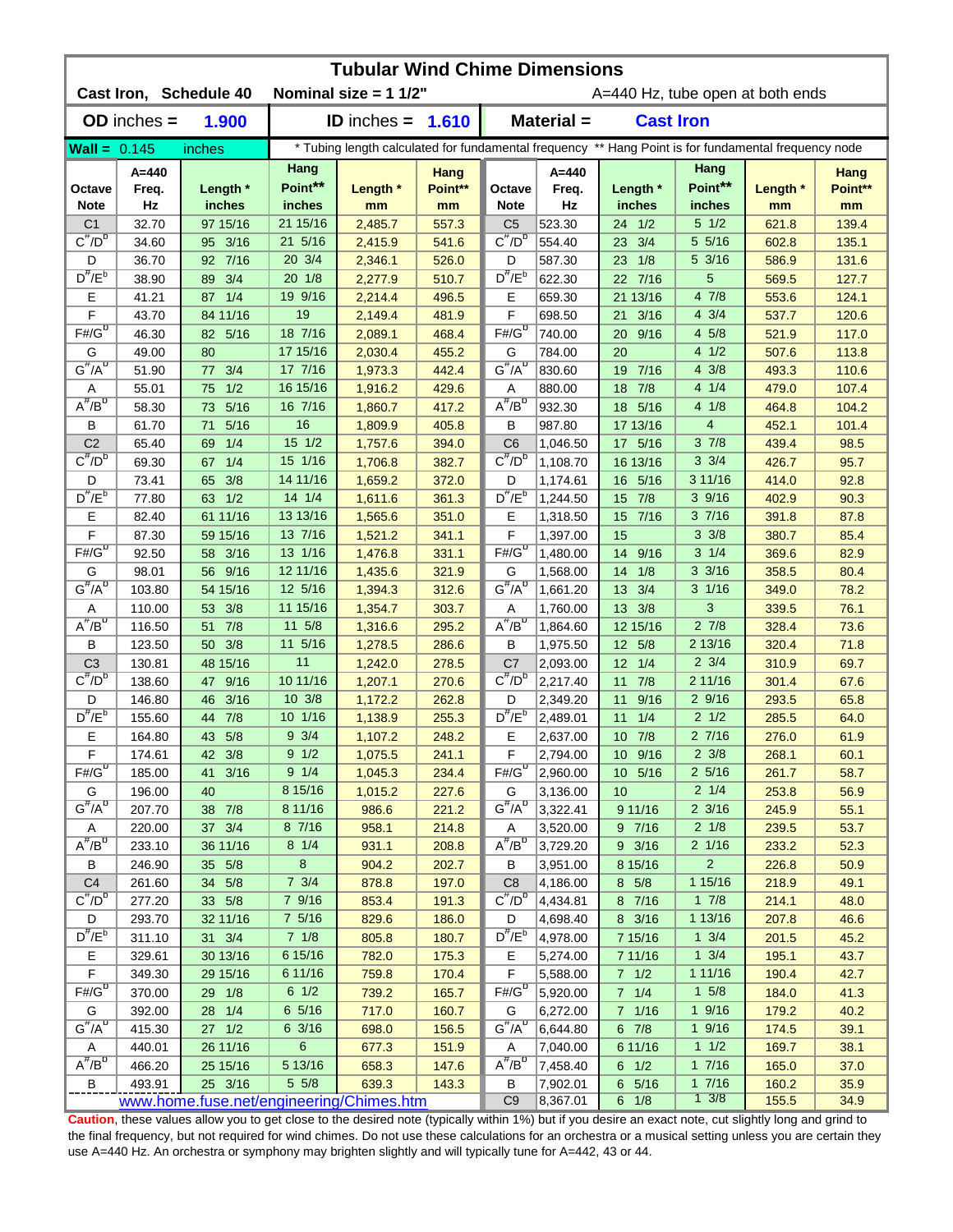| <b>Tubular Wind Chime Dimensions</b> |                  |                                          |                    |                        |                                  |                                                                                                      |                      |                         |                            |                |                 |  |
|--------------------------------------|------------------|------------------------------------------|--------------------|------------------------|----------------------------------|------------------------------------------------------------------------------------------------------|----------------------|-------------------------|----------------------------|----------------|-----------------|--|
|                                      |                  | Cast Iron, Schedule 40                   |                    | Nominal size $= 2.0$ " | A=440 Hz, tube open at both ends |                                                                                                      |                      |                         |                            |                |                 |  |
|                                      | $OD$ inches $=$  | 2.375                                    |                    | ID inches = $2.067$    |                                  |                                                                                                      | Material =           | <b>Cast Iron</b>        |                            |                |                 |  |
| Wall = $0.154$                       |                  | inches                                   |                    |                        |                                  | * Tubing length calculated for fundamental frequency ** Hang Point is for fundamental frequency node |                      |                         |                            |                |                 |  |
| Octave                               | A=440<br>Freq.   | Length *                                 | Hang<br>Point**    | Length *               | Hang<br>Point**                  | Octave                                                                                               | A=440<br>Freq.       | Length *                | Hang<br>Point**            | Length *       | Hang<br>Point** |  |
| <b>Note</b>                          | Hz               | inches                                   | inches<br>24 11/16 | mm                     | mm                               | <b>Note</b>                                                                                          | Hz                   | inches                  | inches<br>$6 \frac{3}{16}$ | mm             | mm              |  |
| C <sub>1</sub><br>$C^{\#}/D^b$       | 32.70<br>34.60   | 110 1/8<br>107                           | 24                 | 2,795.0<br>2,715.7     | 626.6<br>608.9                   | C <sub>5</sub><br>$C^{\#}/D^D$                                                                       | 523.30<br>554.40     | $27 \t1/2$<br>3/4<br>26 | 6                          | 698.0<br>678.9 | 156.5<br>152.2  |  |
| D                                    | 36.70            | 103 15/16                                | 23 5/16            | 2,637.9                | 591.4                            | D                                                                                                    | 587.30               | 26                      | 5 13/16                    | 659.9          | 147.9           |  |
| $D^{\#}/E^b$                         | 38.90            | 100 15/16                                | 22 5/8             | 2,561.8                | 574.4                            | $D^{\#}/E^b$                                                                                         | 622.30               | 1/4<br>25               | 5 11/16                    | 640.8          | 143.7           |  |
| Е                                    | 41.21            | $1/16$<br>98                             | 22                 | 2,488.8                | 558.0                            | Е                                                                                                    | 659.30               | 1/2<br>24               | $5 \frac{1}{2}$            | 621.8          | 139.4           |  |
| F                                    | 43.70            | 1/4<br>95                                | 21 3/8             | 2,417.4                | 542.0                            | F                                                                                                    | 698.50               | 23 13/16                | 5 5/16                     | 604.4          | 135.5           |  |
| $F# / G^D$                           | 46.30            | 92 1/2                                   | 20 3/4             | 2,347.7                | 526.3                            | $F#/\overline{G}^D$                                                                                  | 740.00               | 23<br>1/8               | 5 3/16                     | 586.9          | 131.6           |  |
| G                                    | 49.00            | 89 15/16                                 | 20 3/16            | 2,282.6                | 511.8                            | G                                                                                                    | 784.00               | 1/2<br>22               | 5 1/16                     | 571.1          | 128.0           |  |
| $G^{\#}/A^D$                         | 51.90            | 3/8<br>87                                | 19 9/16            | 2,217.6                | 497.2                            | $G^H/A^D$                                                                                            | 830.60               | 7/8<br>21               | 4 7/8                      | 555.2          | 124.5           |  |
| Α                                    | 55.01            | 7/8<br>84                                | 19                 | 2,154.1                | 483.0                            | Α                                                                                                    | 880.00               | 1/4<br>21               | $4 \frac{3}{4}$            | 539.3          | 120.9           |  |
| $A^{\#}/B^D$                         | 58.30            | $7/16$<br>82                             | 18 1/2             | 2,092.3                | 469.1                            | $A^H/B^D$                                                                                            | 932.30               | 5/8<br>20               | 4 5/8                      | 523.5          | 117.4           |  |
| В                                    | 61.70            | 1/8<br>80                                | 17 15/16           | 2,033.6                | 455.9                            | В                                                                                                    | 987.80               | 20                      | 4 1/2                      | 507.6          | 113.8           |  |
| C <sub>2</sub>                       | 65.40            | 7/8<br>77                                | 17 7/16            | 1,976.5                | 443.1                            | C <sub>6</sub>                                                                                       | 1,046.50             | 7/16<br>19              | $4 \frac{3}{8}$            | 493.3          | 110.6           |  |
| $C^{\#}/D^D$                         | 69.30            | 5/8<br>75                                | 16 15/16           | 1,919.4                | 430.3                            | $C^{\prime\prime}/D^D$                                                                               | 1,108.70             | 18 15/16                | 4 1/4                      | 480.6          | 107.8           |  |
| D                                    | 73.41            | 1/2<br>73                                | 16 1/2             | 1,865.4                | 418.2                            | D                                                                                                    | 1,174.61             | 3/8<br>18               | 4 1/8                      | 466.4          | 104.6           |  |
| $D^{\pi}/E^b$                        | 77.80            | 3/8<br>71                                | 16                 | 1,811.5                | 406.1                            | $D^{\pi}/E^b$                                                                                        | 1,244.50             | 17 7/8                  | $\overline{\mathbf{4}}$    | 453.7          | 101.7           |  |
| Е                                    | 82.40            | 3/8<br>69                                | 15 9/16            | 1,760.7                | 394.8                            | Е                                                                                                    | 1,318.50             | 5/16<br>17              | 37/8                       | 439.4          | 98.5            |  |
| F                                    | 87.30            | 3/8<br>67                                | 15 1/8             | 1,710.0                | 383.4                            | F                                                                                                    | 1,397.00             | 7/8<br>16               | 3 13/16                    | 428.3          | 96.0            |  |
| $F# / G^D$                           | 92.50            | 7/16<br>65                               | 14 11/16           | 1,660.8                | 372.4                            | $F#/G^D$                                                                                             | 1,480.00             | 16<br>3/8               | 3 11/16                    | 415.6          | 93.2            |  |
| G                                    | 98.01            | 9/16<br>63                               | 14 1/4             | 1,613.2                | 361.7                            | G                                                                                                    | 1,568.00             | 7/8<br>15               | 3 9/16                     | 402.9          | 90.3            |  |
| $G^{\#}/A^D$                         | 103.80           | 61 13/16                                 | 13 7/8             | 1,568.8                | 351.7                            | $G^{\#}/A^D$                                                                                         | 1,661.20             | 7/16<br>15              | 37/16                      | 391.8          | 87.8            |  |
| Α                                    | 110.00           | 60                                       | 13 7/16            | 1,522.8                | 341.4                            | Α                                                                                                    | 1,760.00             | 15                      | $3 \frac{3}{8}$            | 380.7          | 85.4            |  |
| $A^{\#}/B^{\sigma}$                  | 116.50           | 5/16<br>58                               | 13 1/16            | 1,480.0                | 331.8                            | $A^{\#}/B^D$                                                                                         | 1,864.60             | 14 9/16                 | $3 \frac{1}{4}$            | 369.6          | 82.9            |  |
| B                                    | 123.50           | 5/8<br>56                                | 12 11/16           | 1,437.1                | 322.2                            | В                                                                                                    | 1,975.50             | 14 3/16                 | $3 \frac{3}{16}$           | 360.1          | 80.7            |  |
| C <sub>3</sub><br>$C^{\#}/D^b$       | 130.81           | $1/16$<br>55                             | $12 \frac{3}{8}$   | 1,397.5                | 313.3                            | C7<br>$C^{\#}/D^D$                                                                                   | 2,093.00             | 13 3/4                  | $3 \frac{1}{16}$           | 349.0          | 78.2            |  |
|                                      | 138.60           | 1/2<br>53                                | 12<br>11 5/8       | 1,357.8                | 304.4                            |                                                                                                      | 2,217.40             | 13 3/8                  | 3<br>2 15/16               | 339.5          | 76.1            |  |
| D<br>$D^{\#}/E^b$                    | 146.80<br>155.60 | 51 15/16<br>1/2<br>50                    | 11 5/16            | 1,318.2                | 295.5<br>287.4                   | D<br>$D^{\#}/E^b$                                                                                    | 2,349.20<br>2,489.01 | 13<br>5/8<br>12         | 2 13/16                    | 329.9<br>320.4 | 74.0<br>71.8    |  |
| Е                                    | 164.80           | 49 1/16                                  | 11                 | 1,281.7<br>1,245.2     | 279.2                            | Е                                                                                                    | 2,637.00             | $12 \t1/4$              | $2 \frac{3}{4}$            | 310.9          | 69.7            |  |
| F                                    | 174.61           | 47 5/8                                   | 10 11/16           | 1,208.7                | <u>271.0</u>                     | F                                                                                                    | 2,794.00             | 11 15/16                | 2 11/16                    | 303.0          | 67.9            |  |
| $F# / G^D$                           | 185.00           | 46 5/16                                  | $10 \frac{3}{8}$   | 1,175.4                | 263.5                            | $F#/\overline{G}^D$                                                                                  | 2,960.00             | 11 9/16                 | 29/16                      | 293.5          | 65.8            |  |
| G                                    | 196.00           | 45                                       | 10 1/16            | 1,142.1                | 256.1                            | G                                                                                                    | 3,136.00             | $11 \t1/4$              | $2 \frac{1}{2}$            | 285.5          | 64.0            |  |
| $G^{\#}/A^D$                         | 207.70           | 43 11/16                                 | 9 13/16            | 1,108.8                | 248.6                            | $G^{\#}/A^D$                                                                                         | 3,322.41             | 10 15/16                | 27/16                      | 277.6          | 62.2            |  |
| Α                                    | 220.00           | 42 7/16                                  | $9 \frac{1}{2}$    | 1,077.1                | 241.5                            | Α                                                                                                    | 3,520.00             | 10 5/8                  | $2 \frac{3}{8}$            | 269.7          | 60.5            |  |
| $A^{\#}/B^D$                         | 233.10           | 41 1/4                                   | $9 \t1/4$          | 1,046.9                | 234.7                            | $A^H/B^D$                                                                                            | 3,729.20             | 10 5/16                 | $2\;5/16$                  | 261.7          | 58.7            |  |
| В                                    | 246.90           | 40 1/16                                  | 9                  | 1,016.8                | 228.0                            | В                                                                                                    | 3,951.00             | 10                      | $2 \frac{1}{4}$            | 253.8          | 56.9            |  |
| C <sub>4</sub>                       | 261.60           | 38 15/16                                 | 8 3/4              | 988.2                  | 221.6                            | C <sub>8</sub>                                                                                       | 4,186.00             | $9 \t3/4$               | $2 \frac{3}{16}$           | 247.5          | 55.5            |  |
| $C^{\frac{\pi}{}}/D^b$               | 277.20           | 37 13/16                                 | $8 \frac{1}{2}$    | 959.7                  | 215.2                            | $C^{\pi}/D^b$                                                                                        | 4,434.81             | 9 7/16                  | $2 \frac{1}{8}$            | 239.5          | 53.7            |  |
| D                                    | 293.70           | 36 3/4                                   | $8 \t1/4$          | 932.7                  | 209.1                            | D                                                                                                    | 4,698.40             | 9 3/16                  | 2 1/16                     | 233.2          | 52.3            |  |
| $D^{\#}/E^b$                         | 311.10           | 35 11/16                                 | $\bf{8}$           | 905.7                  | 203.1                            | $D^{\pi}/E^b$                                                                                        | 4,978.00             | 8 15/16                 | $\overline{2}$             | 226.8          | 50.9            |  |
| Е                                    | 329.61           | 34 11/16                                 | $7 \frac{3}{4}$    | 880.4                  | 197.4                            | Е                                                                                                    | 5,274.00             | 8 11/16                 | 1 15/16                    | 220.5          | 49.4            |  |
| $\mathsf F$                          | 349.30           | 33 11/16                                 | 7 9/16             | 855.0                  | 191.7                            | F                                                                                                    | 5,588.00             | 8 7/16                  | $1 \t7/8$                  | 214.1          | 48.0            |  |
| $F#/\overline{G}^D$                  | 370.00           | 32    3/4                                | 7 5/16             | 831.2                  | 186.4                            | $F# / G^D$                                                                                           | 5,920.00             | 8 3/16                  | 1 13/16                    | 207.8          | 46.6            |  |
| G                                    | 392.00           | 31 13/16                                 | 71/8               | 807.4                  | 181.0                            | G                                                                                                    | 6,272.00             | 7 15/16                 | $1 \frac{3}{4}$            | 201.5          | 45.2            |  |
| $G^{\#}/A^D$                         | 415.30           | 30 7/8                                   | 6 15/16            | 783.6                  | 175.7                            | $G^{\#}/A^D$                                                                                         | 6,644.80             | $7 \frac{3}{4}$         | $1 \frac{3}{4}$            | 196.7          | 44.1            |  |
| Α                                    | 440.01           | 30                                       | $6 \frac{3}{4}$    | 761.4                  | 170.7                            | Α                                                                                                    | 7,040.00             | $7 1/2$                 | 1 11/16                    | 190.4          | 42.7            |  |
| $A^H/B^D$                            | 466.20           | 29 3/16                                  | 6 9/16             | 740.8                  | 166.1                            | $A^H/B^D$                                                                                            | 7,458.40             | 7 5/16                  | $1 \t5/8$                  | 185.6          | 41.6            |  |
| В                                    | 493.91           | 28 5/16                                  | $6 \frac{3}{8}$    | 718.6                  | 161.1                            | В                                                                                                    | 7,902.01             | 7 1/16                  | 19/16<br>19/16             | 179.2          | 40.2            |  |
|                                      |                  | www.home.fuse.net/engineering/Chimes.htm |                    |                        | C <sub>9</sub>                   | 8,367.01                                                                                             | $6 \t7/8$            |                         | 174.5                      | 39.1           |                 |  |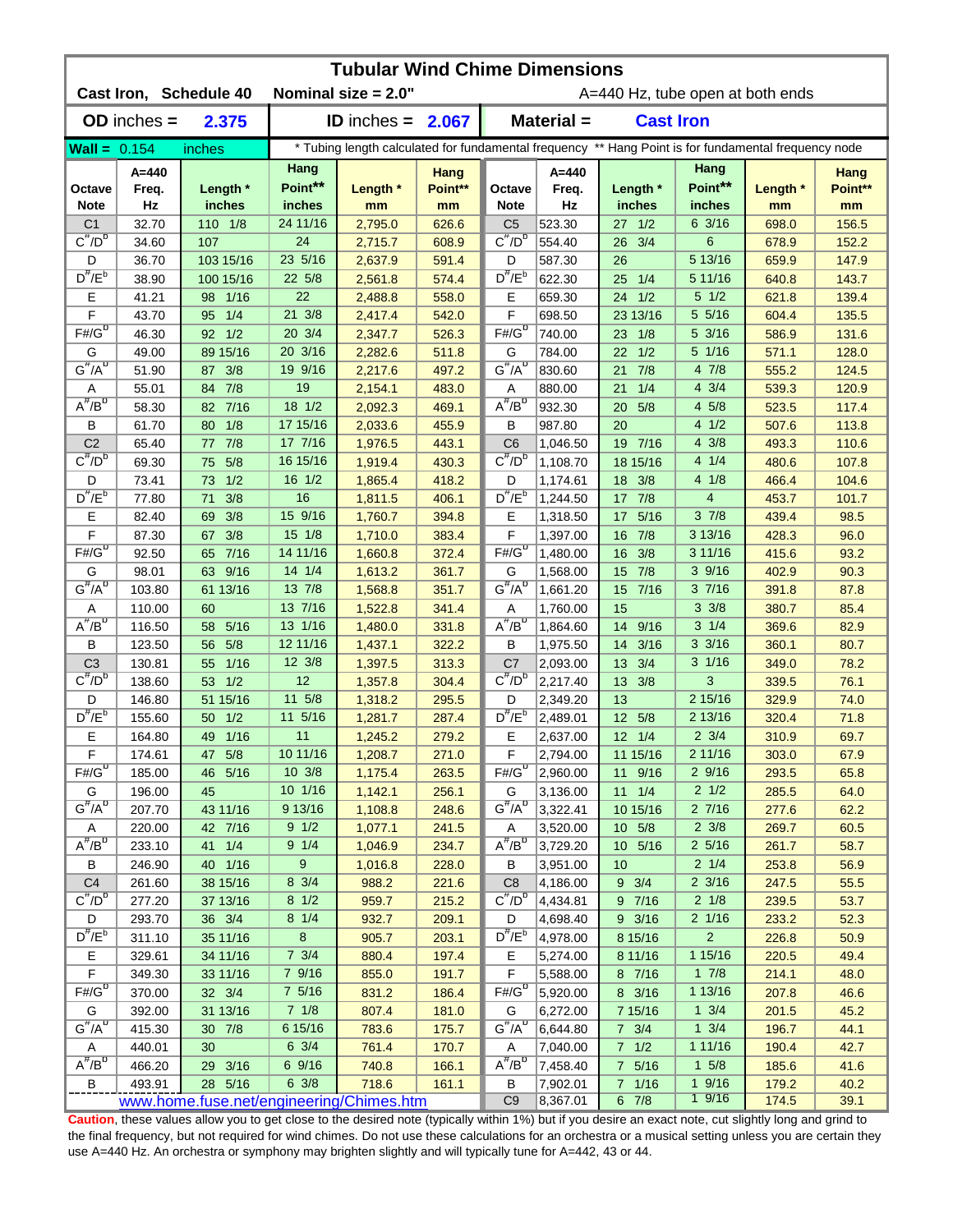| <b>Tubular Wind Chime Dimensions</b> |                                          |                        |                                  |                            |                 |                                                                                                      |                      |                       |                            |                |                 |  |
|--------------------------------------|------------------------------------------|------------------------|----------------------------------|----------------------------|-----------------|------------------------------------------------------------------------------------------------------|----------------------|-----------------------|----------------------------|----------------|-----------------|--|
|                                      |                                          | Cast Iron, Schedule 40 | A=440 Hz, tube open at both ends |                            |                 |                                                                                                      |                      |                       |                            |                |                 |  |
|                                      | $OD$ inches $=$                          | 2.875                  |                                  | <b>ID</b> inches = $2.468$ |                 |                                                                                                      | Material =           | <b>Cast Iron</b>      |                            |                |                 |  |
| <b>Wall = <math>0.2035</math></b>    |                                          | inches                 |                                  |                            |                 | * Tubing length calculated for fundamental frequency ** Hang Point is for fundamental frequency node |                      |                       |                            |                |                 |  |
| Octave                               | A=440<br>Freq.                           | Length *               | Hang<br>Point**                  | Length *                   | Hang<br>Point** | Octave                                                                                               | $A=440$<br>Freq.     | Length *              | Hang<br>Point**            | Length *       | Hang<br>Point** |  |
| <b>Note</b>                          | Hz                                       | inches                 | inches<br>27 1/16                | mm                         | mm              | <b>Note</b>                                                                                          | Hz<br>523.30         | inches                | inches<br>$6 \frac{3}{4}$  | mm             | mm              |  |
| C <sub>1</sub><br>$C^{\#}/D^b$       | 32.70<br>34.60                           | 120 3/4<br>117 7/16    | 26 5/16                          | 3,064.6<br>2,980.6         | 687.1<br>668.2  | C <sub>5</sub><br>$C^{\#}/D^D$                                                                       | 554.40               | 30 3/16<br>5/16<br>29 | 6 9/16                     | 766.2<br>744.0 | 171.8<br>166.8  |  |
| D                                    | 36.70                                    | 114                    | 25 9/16                          | 2,893.3                    | 648.7           | D                                                                                                    | 587.30               | 1/2<br>28             | $6 \frac{3}{8}$            | 723.3          | 162.2           |  |
| $D^{\#}/E^b$                         | 38.90                                    | 110 3/4                | 24 13/16                         | 2,810.8                    | 630.2           | $D^{\prime\prime}/E^b$                                                                               | 622.30               | 27 11/16              | $6 \frac{3}{16}$           | 702.7          | 157.5           |  |
| Е                                    | 41.21                                    | 9/16<br>107            | 24 1/8                           | 2,729.9                    | 612.1           | Ε                                                                                                    | 659.30               | 26 7/8                | $6\phantom{1}6$            | 682.1          | 152.9           |  |
| F                                    | 43.70                                    | 1/2<br>104             | 23 7/16                          | 2,652.2                    | 594.6           | F                                                                                                    | 698.50               | 1/8<br>26             | 5 7/8                      | 663.1          | 148.7           |  |
| $F# / G^D$                           | 46.30                                    | 1/2<br>101             | 22 3/4                           | 2,576.1                    | 577.6           | $F# / G^D$                                                                                           | 740.00               | 3/8<br>25             | 5 11/16                    | 644.0          | 144.4           |  |
| G                                    | 49.00                                    | 98 11/16               | 22 1/8                           | 2,504.7                    | 561.6           | G                                                                                                    | 784.00               | 24 11/16              | 5 9/16                     | 626.6          | 140.5           |  |
| $G^{\#}/A^D$                         | 51.90                                    | 95 7/8                 | $21 \t1/2$                       | 2,433.3                    | 545.5           | $G^H/A^D$                                                                                            | 830.60               | 23 15/16              | 5 3/8                      | 607.5          | 136.2           |  |
| Α                                    | 55.01                                    | 1/8<br>93              | 20 7/8                           | 2,363.5                    | 529.9           | Α                                                                                                    | 880.00               | 5/16<br>23            | 5 1/4                      | 591.7          | 132.7           |  |
| $A^{\#}/B^{\circ}$                   | 58.30                                    | 90 7/16                | 20 1/4                           | 2,295.3                    | 514.6           | $A^H/B^D$                                                                                            | 932.30               | 22 5/8                | 5 1/16                     | 574.2          | 128.7           |  |
| В                                    | 61.70                                    | 87 15/16               | 19 11/16                         | 2,231.9                    | 500.4           | B                                                                                                    | 987.80               | 22                    | 4 15/16                    | 558.4          | 125.2           |  |
| C <sub>2</sub>                       | 65.40                                    | 85 3/8                 | 19 1/8                           | 2,166.8                    | 485.8           | C <sub>6</sub>                                                                                       | 1,046.50             | 3/8<br>21             | 4 13/16                    | 542.5          | 121.6           |  |
| $C^{\prime\prime}/D^D$               | 69.30                                    | 82 15/16               | 18 5/8                           | 2,105.0                    | 471.9           | $\overline{C''}/D^D$                                                                                 | 1,108.70             | 20<br>3/4             | 4 5/8                      | 526.6          | 118.1           |  |
| D                                    | 73.41                                    | 5/8<br>80              | 18 1/16                          | 2,046.3                    | 458.8           | D                                                                                                    | 1,174.61             | 1/8<br>20             | 41/2                       | 510.8          | 114.5           |  |
| $D^{\frac{\pi}{}}/E^b$               | 77.80                                    | 5/16<br>78.            | 17 9/16                          | 1,987.6                    | 445.6           | $D^{\pi}/E^b$                                                                                        | 1,244.50             | 9/16<br>19            | 4 3/8                      | 496.5          | 111.3           |  |
| Е                                    | 82.40                                    | 76 1/16                | 17 1/16                          | 1,930.5                    | 432.8           | Е                                                                                                    | 1,318.50             | 19                    | $4 \frac{1}{4}$            | 482.2          | 108.1           |  |
| F                                    | 87.30                                    | 73 15/16               | 16 9/16                          | 1,876.5                    | 420.7           | F                                                                                                    | 1,397.00             | 18 1/2                | 41/8                       | 469.5          | 105.3           |  |
| $F# / G^D$                           | 92.50                                    | 71 13/16               | 16 1/8                           | 1,822.6                    | 408.6           | $F# / G^D$                                                                                           | 1,480.00             | 17 15/16              | $\overline{\mathbf{4}}$    | 455.3          | 102.1           |  |
| G                                    | 98.01                                    | 69 3/4                 | 15 5/8                           | 1,770.3                    | 396.9           | G                                                                                                    | 1,568.00             | 17 7/16               | 3 15/16                    | 442.6          | 99.2            |  |
| $G^{\#}/A^D$                         | 103.80                                   | 67 13/16               | 15 3/16                          | 1,721.1                    | 385.9           | $G^{\#}/A^D$                                                                                         | 1,661.20             | 16 15/16              | 3 13/16                    | 429.9          | 96.4            |  |
| Α                                    | 110.00                                   | 65 7/8                 | 14 3/4                           | 1,671.9                    | 374.8           | Α                                                                                                    | 1,760.00             | 16 7/16               | 3 11/16                    | 417.2          | 93.5            |  |
| $A^H/B^D$                            | 116.50                                   | 64                     | 14 3/8                           | 1,624.3                    | 364.2           | $A^{\#}/B^D$                                                                                         | 1,864.60             | 16                    | 39/16                      | 406.1          | 91.0            |  |
| В                                    | 123.50                                   | 1/8<br>62              | 13 15/16                         | 1,576.7                    | 353.5           | B                                                                                                    | 1,975.50             | 15 9/16               | $3 \frac{1}{2}$            | 395.0          | 88.6            |  |
| C <sub>3</sub>                       | 130.81                                   | 3/8<br>60              | 13 9/16                          | 1,532.3                    | 343.5           | C <sub>7</sub>                                                                                       | 2,093.00             | $15 \t1/8$            | $3 \frac{3}{8}$            | 383.9          | 86.1            |  |
| $C^{\#}/D^b$                         | 138.60                                   | 58 11/16               | 13 3/16                          | 1,489.5                    | 333.9           | $C^{\prime\prime}/D^{\prime\prime}$                                                                  | 2,217.40             | 14 11/16              | $3\;5/16$                  | 372.8          | 83.6            |  |
| D                                    | 146.80                                   | 57                     | 12 3/4                           | 1,446.7                    | 324.3           | D                                                                                                    | 2,349.20             | $14 \quad 1/4$        | $3 \frac{3}{16}$           | 361.7          | 81.1            |  |
| $D^{\#}/E^b$                         | 155.60                                   | 55 3/8                 | 12 7/16                          | 1,405.4                    | 315.1           | $D^{\#}/E^b$                                                                                         | 2,489.01             | 13 13/16              | $3 \frac{1}{8}$            | 350.6          | 78.6            |  |
| Е                                    | 164.80                                   | 53 13/16               | 12 1/16                          | 1,365.8                    | 306.2           | Е                                                                                                    | 2,637.00             | 13 7/16               | 3                          | 341.0          | 76.5            |  |
| F                                    | 174.61                                   | 52 1/4                 | 11 11/16                         | 1,326.1                    | 297.3           | F                                                                                                    | 2,794.00             | 13 1/16               | 215/16                     | 331.5          | 74.3            |  |
| $F#/\overline{G}^{\sigma}$           | 185.00                                   | 50 3/4                 | $11 \frac{3}{8}$                 | 1,288.0                    | 288.8           | $F#/G^D$                                                                                             | 2,960.00             | 12 11/16              | $2 \frac{7}{8}$            | 322.0          | 72.2            |  |
| G<br>$G^{\#}/A^D$                    | 196.00<br>207.70                         | 49 5/16<br>47 15/16    | 11 1/16<br>10 3/4                | 1,251.6                    | 280.6<br>272.8  | G<br>$G^H/A^U$                                                                                       | 3,136.00             | 12 5/16<br>12         | $2 \frac{3}{4}$<br>2 11/16 | 312.5<br>304.6 | 70.1<br>68.3    |  |
| Α                                    |                                          | 46 9/16                | 10 7/16                          | 1,216.7                    | 264.9           | Α                                                                                                    | 3,322.41             |                       | $2\,5/8$                   |                | 66.1            |  |
| $A^{\#}/B^D$                         | 220.00<br>233.10                         | 45 1/4                 | $10 \t1/8$                       | 1,181.8<br>1,148.4         | 257.5           | $A^{\#}/B^D$                                                                                         | 3,520.00<br>3,729.20 | 11 5/8<br>11 5/16     | 29/16                      | 295.0<br>287.1 | 64.4            |  |
| В                                    | 246.90                                   | 43 15/16               | 97/8                             | 1,115.1                    | 250.0           | В                                                                                                    | 3,951.00             | 11                    | 27/16                      | 279.2          | 62.6            |  |
| C <sub>4</sub>                       | 261.60                                   | 42 11/16               | 9 9/16                           | 1,083.4                    | 242.9           | C <sub>8</sub>                                                                                       | 4,186.00             | 10 11/16              | $2 \frac{3}{8}$            | 271.2          | 60.8            |  |
| $C^{\frac{\pi}{}}/D^b$               | 277.20                                   | 41 1/2                 | 95/16                            | 1,053.3                    | 236.1           | $C^{\pi}/D^b$                                                                                        | 4,434.81             | $10 \t3/8$            | $2\frac{5}{16}$            | 263.3          | 59.0            |  |
| D                                    | 293.70                                   | 40 5/16                | 9 1/16                           | 1,023.1                    | 229.4           | D                                                                                                    | 4,698.40             | 10 1/16               | $2 \frac{1}{4}$            | 255.4          | 57.3            |  |
| $D^{\#}/E^b$                         | 311.10                                   | 39 3/16                | 8 13/16                          | 994.6                      | 223.0           | $D^{\#}/E^b$                                                                                         | 4,978.00             | 9 13/16               | $2 \frac{3}{16}$           | 249.0          | 55.8            |  |
| Е                                    | 329.61                                   | 38 1/16                | 8 9/16                           | 966.0                      | 216.6           | Е                                                                                                    | 5,274.00             | $9 \t1/2$             | $2 \frac{1}{8}$            | 241.1          | 54.1            |  |
| F                                    | 349.30                                   | 36 15/16               | 8 5/16                           | 937.5                      | 210.2           | F                                                                                                    | 5,588.00             | 9 1/4                 | $2 \frac{1}{16}$           | 234.8          | 52.6            |  |
| $F#/\overline{G}^D$                  | 370.00                                   | 35 7/8                 | 8 1/16                           | 910.5                      | 204.1           | $F# / G^D$                                                                                           | 5,920.00             | 9                     | $\overline{2}$             | 228.4          | 51.2            |  |
| G                                    | 392.00                                   | 34 7/8                 | 7 13/16                          | 885.1                      | 198.4           | G                                                                                                    | 6,272.00             | 8 3/4                 | 1 15/16                    | 222.1          | 49.8            |  |
| $G^{\#}/A^D$                         | 415.30                                   | 33 7/8                 | $7\;5/8$                         | 859.7                      | 192.8           | $G^H/A^D$                                                                                            | 6,644.80             | $8 \t1/2$             | $1 \t7/8$                  | 215.7          | 48.4            |  |
| Α                                    | 440.01                                   | 32 15/16               | $7 \frac{3}{8}$                  | 836.0                      | 187.4           | A                                                                                                    | 7,040.00             | 8 1/4                 | $1 \t7/8$                  | 209.4          | 46.9            |  |
| $A^{\#}/B^{\sigma}$                  | 466.20                                   | 32                     | $7 \frac{3}{16}$                 | 812.2                      | 182.1           | $A^H/B^D$                                                                                            | 7,458.40             | 8                     | 1 13/16                    | 203.0          | 45.5            |  |
| В                                    | 493.91                                   | 31 1/16                | 6 15/16                          | 788.4                      | 176.8           | B                                                                                                    | 7,902.01             | $7 \frac{3}{4}$       | $1 \frac{3}{4}$            | 196.7          | 44.1            |  |
|                                      | www.home.fuse.net/engineering/Chimes.htm |                        |                                  |                            |                 |                                                                                                      |                      | 7 9/16                | 111/16                     | 191.9          | 43.0            |  |